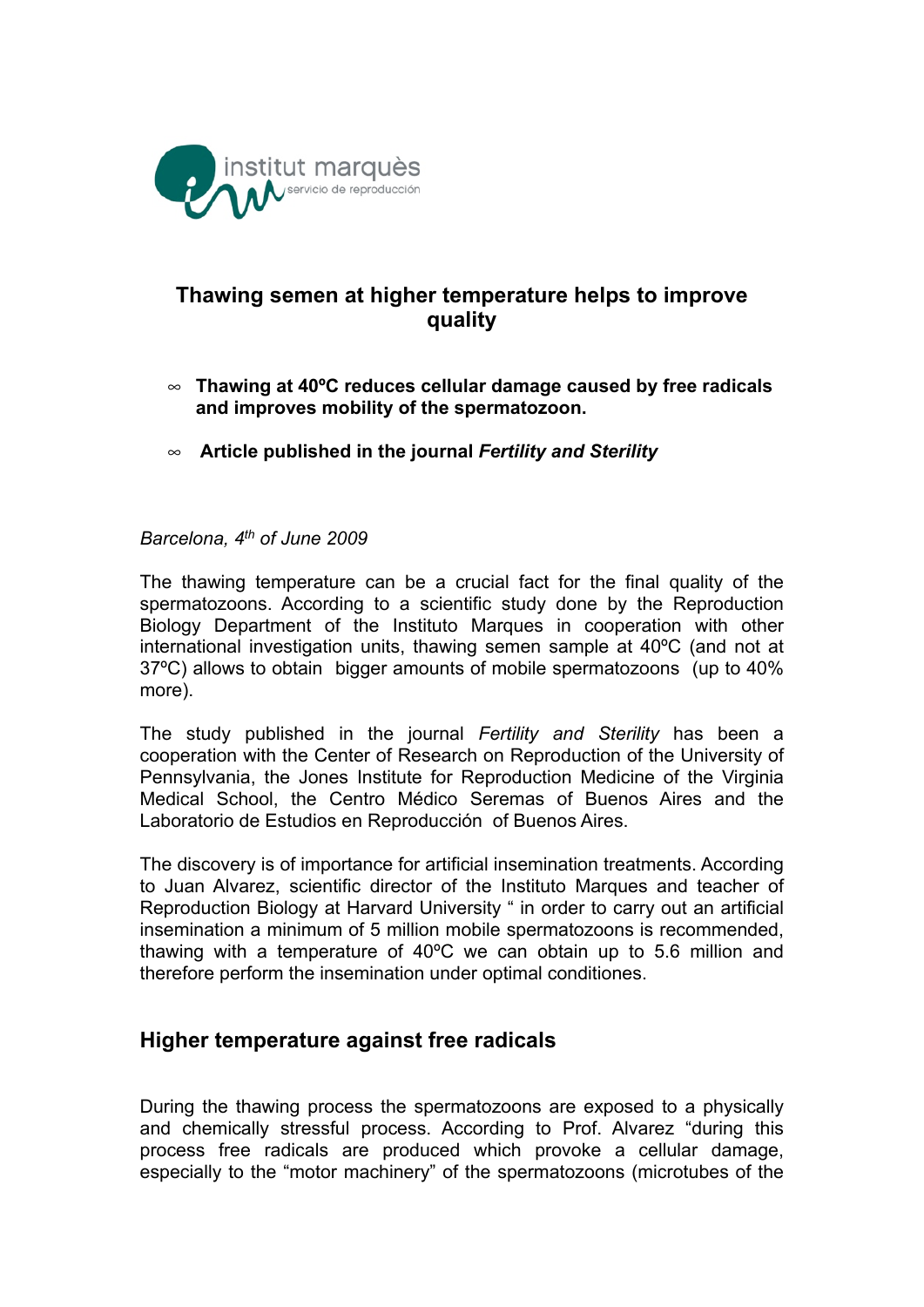cilium). At 40ºC we achieve to "awake" antioxidant enzymes more quickly, which are responsible for compensating these free radicals.

Within this study, security and efficiency of the thawing process at 20<sup>o</sup>C, 37<sup>o</sup>C, 39ºC and 40ºC has been compared. As a result it was discovered that at 40ºC the highest gain rate of mobile spermatozoons was achieved, up to 40% higher comparing with the result of the thawing process at 37ºC.

#### **When do we thaw semen?**

Thawing semen is a obligatory practice in all sperm banks. According to Dr. Elbaile, director of the sperm bank Biosperm "a sample is always analysed twice – before and after the thawing process – in order to record survival chances, concentration and motility rate of the spermatozoons, apart from that it is exposed to genetic material analysis techniques." The donor goes as well through a double screening: before donating in order to find out if he would be a good candidate and again once approved as a donor but before using his sample in order to repeat the blood analysis after 6 months and to check if the results are still negative for venereal diseases which had been excluded in the first place.

Thawing semen is also common use for couples in sterility treatment (insemination or in vitro fertilisation) when it is foreseeable that the male partner might have difficulties in obtaining a sample on the day needed (due to psychological stress) or when it turns out to be impossible for him to provide the sample (due to work issues or long distance for instance in the case of patients coming from abroad like U.S. or Australia).

Finally, the freezing of sperm has been common practice for years for oncological patients who before starting chemotherapy decide to freeze their sperm in order to avoid future fertility damage due to their treatment.

## **Sperm freezing , an old technique**

The freezing or cryopreservation of semen is an often used technique in assisted reproduction which has been known for over 70 years, eventhough the first insemination with frozen donor sperm was not performed before 1953 when the use of cryoprotectores such as glycerol allowed to improve results.

In order to freeze, the spermatozoons  $-$  covered in cryoprotectores  $-$  are introduced into containers of liquid nitrogen at -196ºC. At this temperature no chemical reaction is possible and the cell remains stuck in time.

Eventhough technological aspects of sperm cryopreservation have improved significantly throughout the last decades, until now no standard protocol able